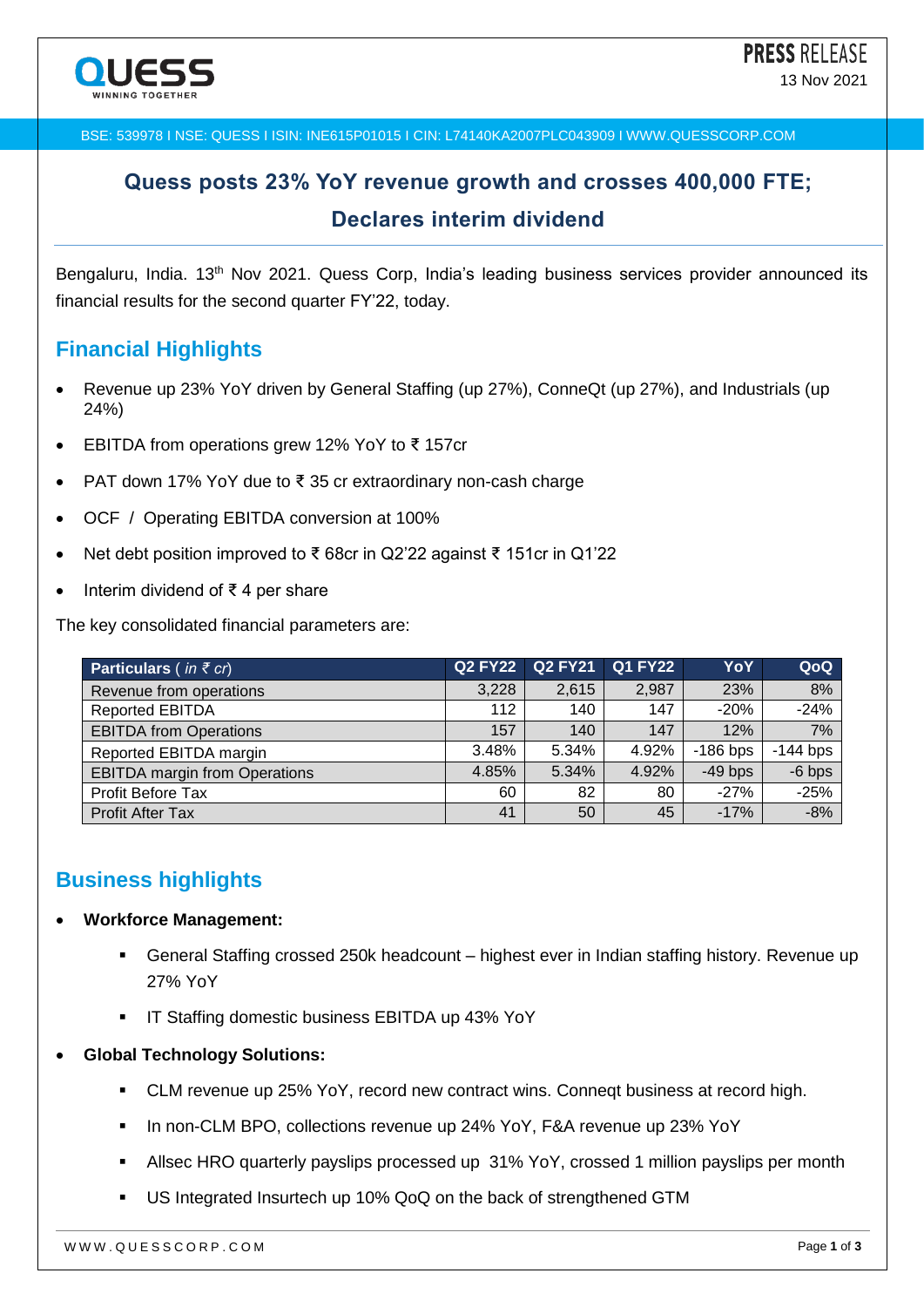

### **PRESS RELEASE**

- Domestic IT Services revenue up 41% YoY
- **Operating Asset Management:**
	- IFM revenue up 13% YoY, 24 client wins in the quarter
	- Terrier Security revenue up 8%, 26 new customers in the quarter
	- Industrial business revenue up 24% YoY

#### **Emerging Business:**

- **Monster India** sales up 65% YoY, 43% QoQ Increase in 6M Active users
- **QJobs** crossed 1 million downloads, >900,000 job openings added

Commenting on the results, MD & Group CEO Mr. Suraj Moraje said, *"We are enthused by the business' strong growth, especially in our Workforce Management and Global Technology Solutions platforms. We are also very excited by the performance of our Monster and QJobs businesses. These results are a testament to our strong focus on execution and transformational business improvements over the past quarters. We are optimistic about the business outlook, as we continue to deepen our capabilities in sales, technology-led hiring & delivery, operational efficiencies, and cash generation."*

#### **About Quess Corp**

Established in Bengaluru in 2007, Quess Corp Limited (BSE: 539978, NSE: QUESS) is India's leading business services provider - that leverages its extensive domain knowledge and future-ready digital platforms to drive client productivity through outsourced solutions.

Quess provides a host of technology enabled staffing and managed outsourcing services across processes such as sales & marketing, customer care, after sales service, back office operations, manufacturing, facilities and security management, HR & F&A operations, IT & mobility services etc. Quess has a team of ~401,000 employees, serving ~3000 clients across India, North America, APAC and the Middle East as on 31<sup>st</sup> Oct 2021.

For further details on Quess Corp Ltd., please visit: [http://www.quesscorp.com](http://www.quesscorp.com/)

For more information, please contact:

**Investor / Analyst contact:** Media Contact:

**N. Ravi Vishwanath** *Group Chief Financial Officer*  $\boxtimes$ [ravi.vishwanath@quesscorp.com](mailto:ramki@quesscorp.com) +91 80 61056208

**Rekha Sahay Ghosh** *Head, Marketing & Communications* rekha.sahay@quesscorp.com  $(D +918061056019$ 

*Disclaimer: This document contains statements that constitute forward-looking statements. These statements include descriptions regarding the intent, belief or current expectations of the Company or its directors and officers with respect*